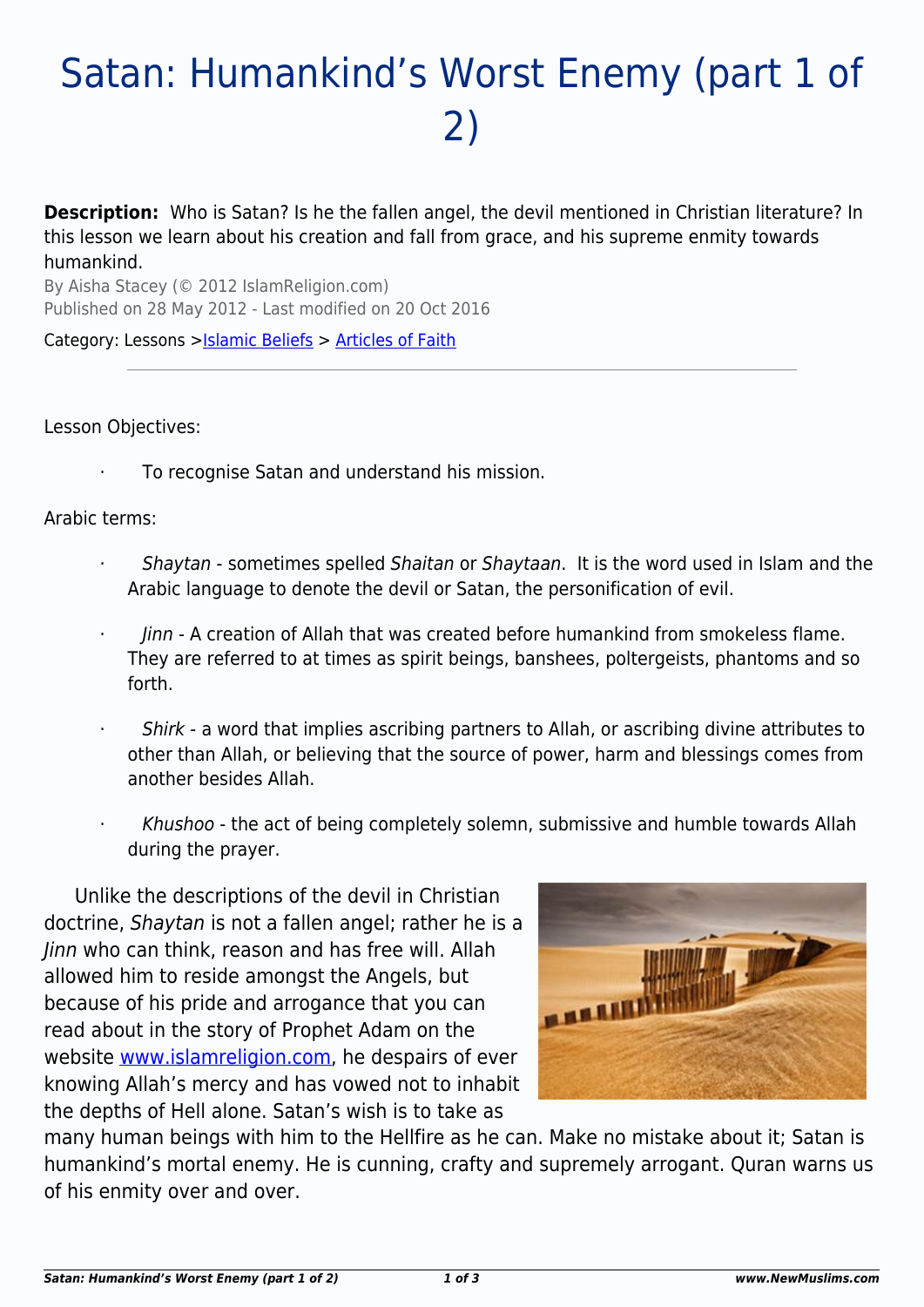**oeO children of Adam. Let not** *Shaytan* **deceive you..." (Quran 7:27)**

**oeSurely** *Shaytan* **is an enemy to you so take him as an enemy..." (Quran 35:6)**

## **oe...And whoever takes** *Shaytan* **as a protector or helper instead of Allah, has surely suffered a manifest loss." (Quran 4:119)**

It is important to understand that even Satan himself recognises the Oneness of Allah and His right to be worshipped. Allah has informed us that the promises of Satan are nothing but deceptions and lies, and Satan concurs, for he can offer nothing.

## **oeAnd** *Shaytan* **will say when the matter has been decided: "Verily, Allah promised you a promise of truth. And I too promised you, but I betrayed you. I had no authority over you except that I called you, and you responded to me. So do not blame me, but blame yourselves..." (Quran 14:22)**

Every act of disobedience that is hated by Allah is loved by Shaytan, he loves immorality and sin. He whispers into the ears of the believers, he disrupts prayer and the remembrance of Allah. One of Islam's greatest scholars, Ibn ul Qayyim, may God have mercy on him, said: oeOne of his (Satan's) plots is that he always bewitches people's minds until they are deceived, he makes attractive to the mind that which will harm it".

Satan has wide-ranging experience in the field of deception; he has tricks and temptations and he whispers relentlessly. Satan is able to pinch and poke, implanting thoughts and desires. However Allah has not left humankind defenseless. He has provided us with weapons and one of the greatest is information. Satan is our mortal enemy and in order to combat his tricks and illusions we need to know him well. The long term goal of Satan is to deprive as many people as possible of Paradise and to lead them to Hell. To achieve this aim he has set many short term goals. Being aware of these goals means we are able to arm ourselves with weapons of defence.

# Short Term Goals

- 1. To cause people to commit the great sin of shirk. Everyone who worships something other than Allah, be it an idol, a statue, the sun, the moon, a person or a principle, is in essence worshipping Satan.<sup>[\[1\]](#page-2-0)</sup>
- <span id="page-1-1"></span><span id="page-1-0"></span>2. To encourage people to commit sins and acts of disobedience. When Satan despairs of ever being worshipped he is content with being obeyed in matters that seem insignificant[.\[2\]](#page-2-1) He loves immorality and sin because it has a direct effect on a person's religious commitment.
- 3. To prevent people from doing good deeds. Satan not only causes people to commit sin and acts of disobedience, he is also content with preventing them from doing acts of good. Satan is patient; he lays in wait, filling our minds with doubts, and superstitions. When a person is planning on doing a good deed or action, he whispers to them to avoid